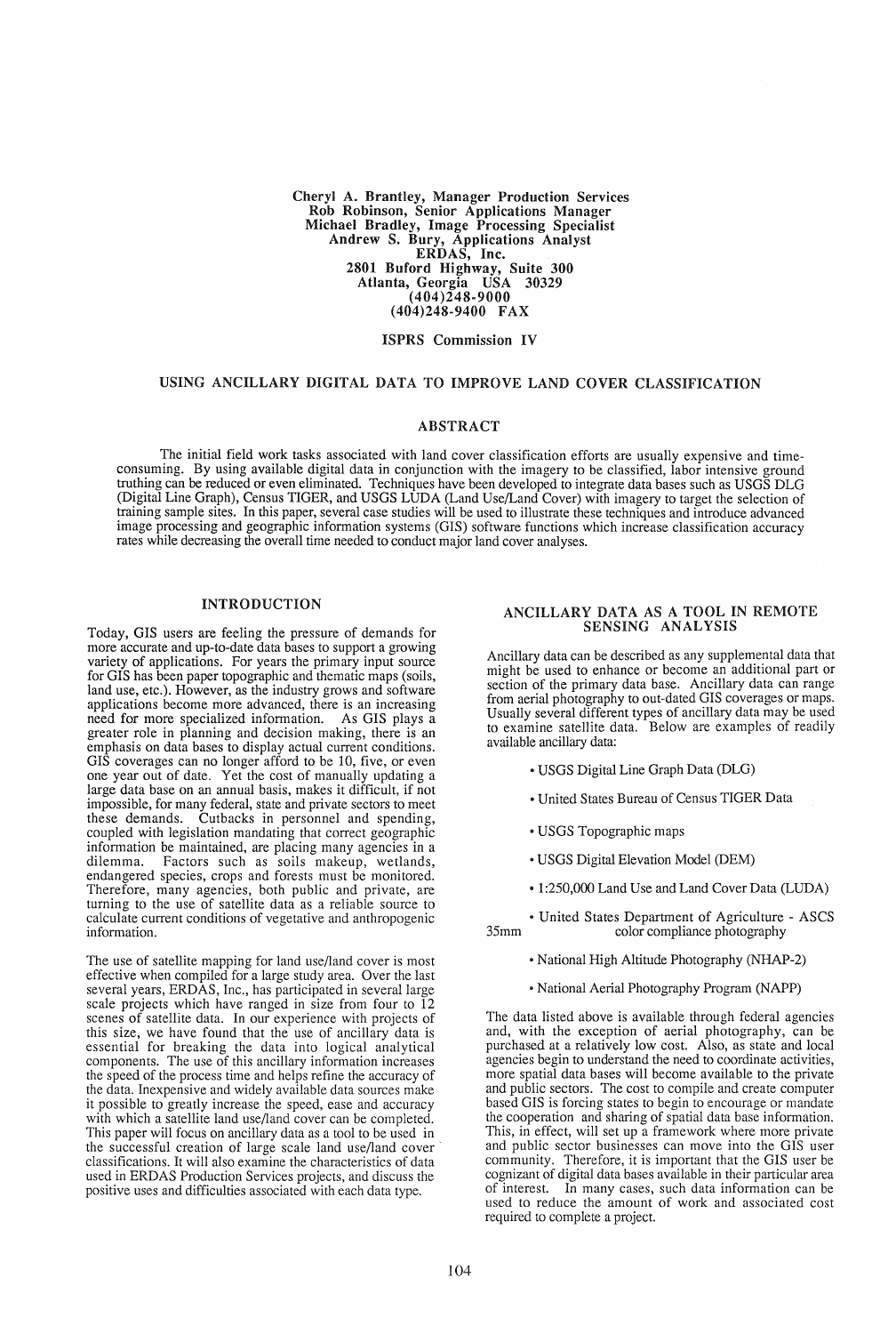# DATA INTEGRATION

The use of digital ancillary data helps to increase the speed and accuracy of satellite image analysis. However, much of the detailed digital information which would be considered helpful is typically stored in a vector format. Since satellite data is stored in a raster format, there has been the problem of how to store two completely different data sources on one system. Recently, driven by the need to transfer data from one format to another, many software companies have implemented software which allows the user to purchase data in one file structure and convert it to a different software environment. This implementation has created an open market for agencies to purchase ready made data bases to update rather than re-create.

Software which allows the complete integration of vector and raster image data also allows for the creation of more innovative approaches to satellite analysis. Computer firms such as ERDAS and ESRI, Inc., (Redlands, California) have linked forces to create recent software advances which allow vector and raster data bases to reside within the same software environment. This capability allows raster and vector coverages to be used interchangeably in a way that is transparent to the user. Advances include the ability to display spatial vector data on top of spatial/spectral image satellite data. Once integrated, these data can be used interchangeably; vector data can be used to enhance raster data for image processing, or raster data can be used to update and enhance vector data to reflect current land conditions.

### PROCESSING SATELLITE IMAGERY USING ANCILLARY INFORMATION

The value of the information derived from satellite data is directly related to the spatial/spectral quality of that data and the scientific methodology used to extract the information. Regardless of the quality of the data, if the methodology used to analyze the data is weak, the information derived from the data will be weak. Therefore, it is very important that the image analyst use every resource available to extract information and then later verify it in accuracy assessments.

In working with large satellite coverage study areas, the methodology for image processing, classification, or data base development must be well thought out and focused on the project rationale. A project map or progress chart should be created by the project manager and image processing team. Once the final objectives of the image product have been established, a list of potential ancillary products and their potential uses should be listed. Each set of ancillary data should be discussed as to the relevancy of its use and how much additional work may be needed to bring the data into the system environment. Issues of concern include: How much will the data cost? How much time is needed to convert the data? Will it be necessary to purchase new software to complete the conversion? What level of personnel experience will it take to complete the data conversion? Each of these issues should be considered and factored into the overall time needed to complete the image analysis.

The following are two image processing case studies completed by ERDAS Production Services. These two studies were generated under completely different circumstances and required completely different types of ancillary data. The first case study was a typical classification study using standard types of ancillary information commonly used by today's image analyst. However, the ability to convert information from raster to vector formats speeded up the image processing stage. The second image processing study was unique in that 50% or more of the classification was completed using ancillary data, the time needed to complete the project was cut in half, and no ground truthing was completed.

### Case Study One - Wetlands Classification of Georgia

The Georgia Department of Natural Resources (DNR) contracted with Production Services to produce a full land cover classification of the state for the purpose of identifying wetlands. The maps resulting from the classification effort were to be used as a reference tool in development offices throughout the state to identify and protect ecologically fragile areas.

Due to the size of the area to be mapped it became apparent that satellite imagery would allow the quickest, most costeffective method of attaining wetland information. The study area consisted of 11 full and two one-quarter scenes of EOSAT Thematic Mapper data, which stretched across 10 distinct physiographic regions. Because limited aerial photography was available for training sample information or accuracy assessment, the Georgia DNR agreed to provide this information in the form of field investigation. Because of the size of the area it was decided that the following ancillary data would be used:

- 1:24,000 USGS Topographic Maps (1016 total)
- USGS DEM Data
- e NHAP Aerial Photography (ordered for major waterways)
- LORAN Helicopter Coordinates
- Physiographic Map of Georgia, 1976
- ARC/lNFOTM Map Grid

The state of Georgia is unique in that it is covered by several very distinct physiographic regions. These region very distinct physiographic regions. differences, combined with the difference between each scene's date and path complicated the classification task further. As a result, it was decided that the state would be divided into regions based on a composite of the major physiographic regions and the Landsat satellite path. Division according to physiographic regions was done to simplify the classification by isolating some of the endemic geomorphic and vegetative differences which occur between regions.

To complete this task, scenes along the same path were mosaicked and then masked according to the region boundary lines. Each region was classified separately as a unique study area and assessed for accuracy by region. At the conclusion of the project the state of Georgia was completed in 14 separate classifications. Breaking the data into unique logical components which could be analyzed separately put the study in perspective for the project team. It also limited the overwhelming amount of image processing to be done and set<br>up a cycle for work progression. The project was up a cycle for work progression. completed at an overall confidence level of greater then 85% for the entire state, and several regions reached accuracy levels of 90%.

Other ancillary data was used throughout the project. The mountainous areas of North Georgia required extensive use of topographic maps, GIS techniques to extract classification information from shadowed areas, and a limited amount DEM data. Final classification accuracy assessments were completed using GIS coordinates converted to LORAN helicopter coordinates.

Services to the Georgia DNR included the full image classification and production of raster GIS files of the 7 1/2 minute quad areas of Georgia (1,016 total), color electrostatic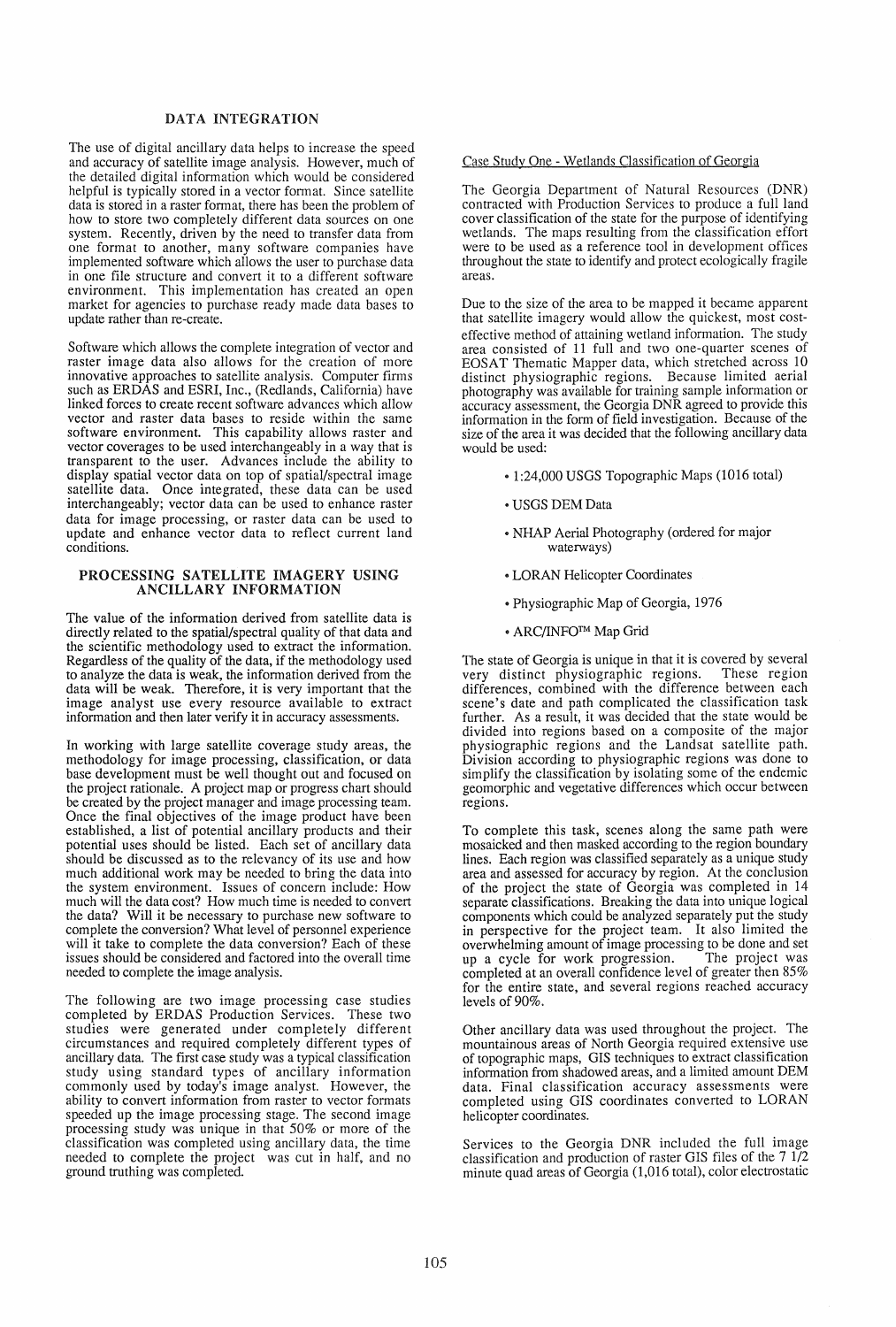hardcopy (three copies) of each quad, and conversion services of raster files into ARC/INFO vector format.

## Case Study Two - Lake Michigan Ozone Study CLMOS)

To quantify the ozone source-receptor relationships in the area surrounding Lake Michigan, a non-profit corporation of the four states surrounding Lake Michigan jointly funded an emissions study for the Lake Michigan area. The study required development of a current land use/land cover data base of Illinois, Wisconsin, Indiana and Michigan, and was governed by the Lake Michigan Air Director's Consortium. This data provided source information to geographically locate ozone emissions and to estimate biogenic emissions from a variety of vegetative sources.

Due to the legal ramifications of this project, the Consortium required that the land use/cover classification be completed within a 10 month period. This time line allowed a maximum of four weeks, per scene, for all land use/cover processing and accuracy assessment. For this reason it was necessary to explore the use of ancillary data as a resource for breaking the data into logical components that could be analyzed independently.

It is commonly known that certain urbanized and nonurbanized classes reflect visible and infrared light in a very similar spectral signature. determined that separating these areas would minimize any possible confusion of these classes. For example, quarries, bare asphalt and beach usually reflect light similarly, therefore they were separated before automated classification techniques were implemented.

The ancillary data used for this project were grouped into three categories: aerial imagery, analog maps, and digital data sources. These digital data sources included four different types of digital data:

- -USGS 1:100,000 scale Digital Line Graph (DLG)
- .. 1 :250,000 Land Use and Land Cover Data (LUDA)
- -I :250,000 scale Digital Elevation Model (DEM)

-United States Bureau of Census 1990 Post-Census TIGER data

Aerial photography included the use of two types of aerial photography and one type of slide film. Aerial photography included photography from the National High Altitude Photography (NHAP-2) program and National Aerial Photography Program (NAPP). This photography was acquired to provide as much coverage as possible while adhering to budgetary constraints. The photography served a dual purpose: first, to provide a data source for initial classification accuracy, and second, to serve as a source of ground truth when computing the final land use and land cover classification accuracy assessment. The aerial coverage was divided into two data sets. The first set was used to extract signatures and perform initial accuracy assessments. The unused photography was set aside to perform the final accuracy assessments.

As an enhancement to the national photography acquired, United States Department of Agriculture - ASCS 35mm color compliance photography was ordered as well. This film proved valuable as a source of information to support the aerial photography. In addition, ASCS-578 and ASCS-156EZ crop report information was also available for this area. Individual county ASCS offices provided lithographed "photomaps" delineating each field and specific crop type for any desired year. Because of the dynamic nature of agricultural practices (i.e., crop rotation), this information provided an accurate representation of crop types for various areas. This information greatly enhanced the ability of the

analyst to identify crop type and increase classification accuracy.

The LMOS project required that a significant amount of TM data be processed quickly and accurately. Therefore it was of great importance that the methodology for the classification be established and adhered to at the onset of the project. The Consortium requested that an initial test classification be completed which set the methodology for the complete 10 month study. This classification effort was unique in that a very complex set of pre-classification procedures were established to allow the image analyst to immediately begin processing. The data were processed by project teams with assigned tasks for completion of various phases of the project.

Pre-processing included tasks as simple as loading data onto the computer system and analyzing each band for data anomalies and cloud cover. Each data set was verified for acceptability prior to pre-processing. Once the data were verified, they were then clipped to data boundary limits and separated into urban and non-urban data sets using Census TIGER political boundaries or Place Boundaries. Although TIGER Place Boundary information is very general, it allows for the accurate separation of a majority of the data into urban versus non-urban data sets. The non-urban areas were also carefully checked for small urban areas which would not have been represented in the TIGER files. These small urban areas were separated with on-screen "heads up" digitizing using the ERDAS-ARC/INFO Live LinkTM.

Once the data were separated into urban and non-urban sets, the data were processed into principal components using a standard Principal Components Analysis (PCA) algorithm. The PCA was used primarily as a data reduction technique to eliminate redundant spectral information, thereby reducing the amount of data and speeding computer processing time. When the principal components analysis was completed, a varimax rotation was applied to the data. The varimax rotation manipulated the transformation coefficients to correlate more closely with specific bands in the original TM data. This allowed the analysts to more easily interpret what a specific component band represented.

After the data sets were separated and the principal components analysis completed, the data were processed through the ERDAS software program ISODATA (Iterative Self Organizing Data Analysis Technique). ISODATA generates a set of mean vectors and covariance matrices for each distinct spectral cluster. This unsupervised classification algorithm was used to derive a set of clusters which represented general features within the data set. The clusters were then used by the analyst to determine and refine manual signatures used in the final supervised classification.

This unique pre-processing classification methodology allowed for a great deal of repetitive process work to be completed prior to analysis by a professional. While other scenes were in the classification phase of the project, the preprocessing was completed. The image analysts were therefore able to move from one scene to the next with little distraction, establishing a tight progress cycle.

The final project classification utilized numerous levels of ancillary information. The addition of this information provided an excellent opportunity to utilize the latest technologies in GIS modeling. The GIS modeling package, GISMOTM, was used to assure that various procedures were performed under consistent conditions each time the process was run. This allowed the project teams to more quickly complete multiple GIS processes in an efficient manner. In addition, use of this model assured that scenes matched in overlap areas.

Post-classification techniques were primarily GIS modeling functions using much of the ancillary digital information